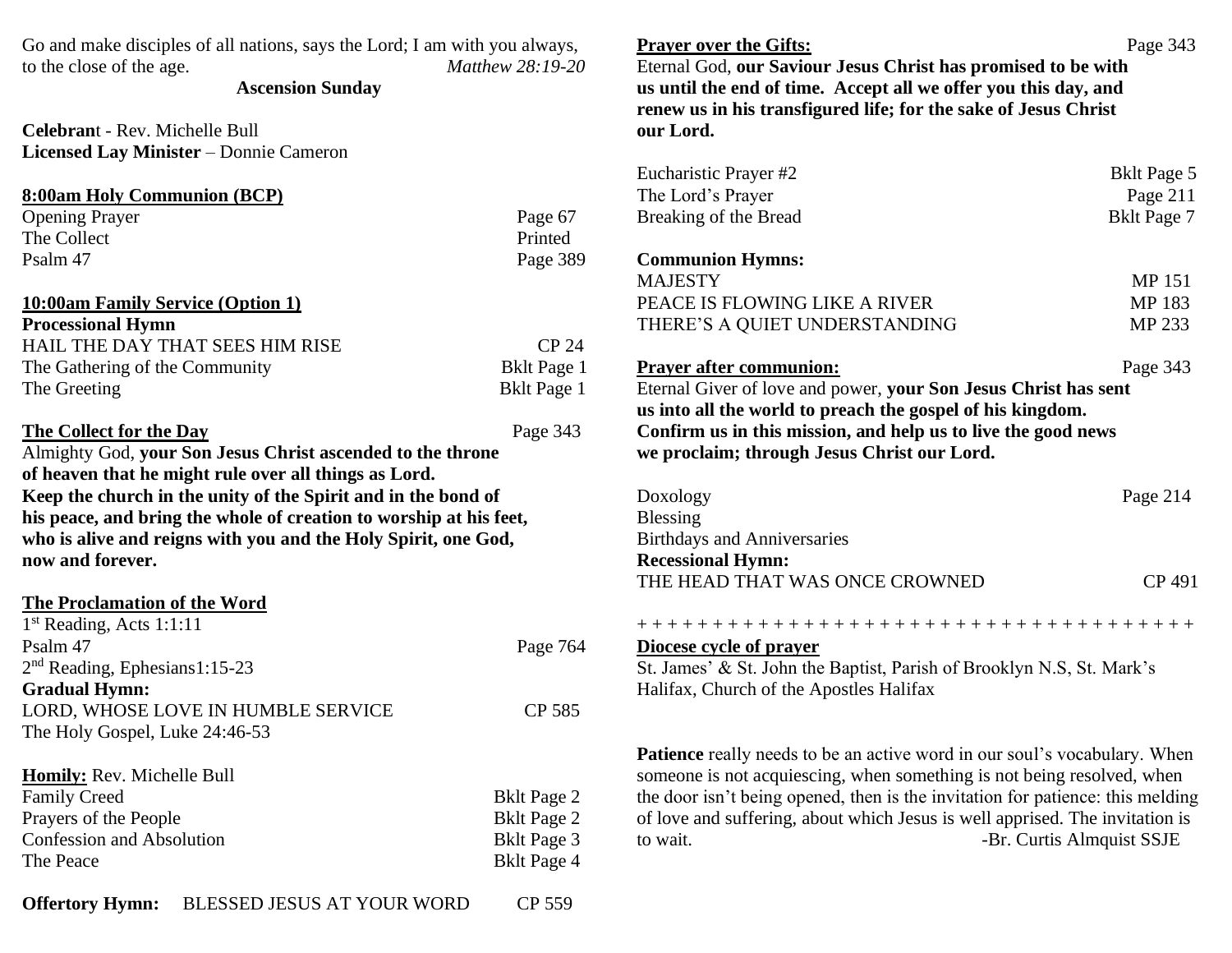#### Readings for next Sunday June 5/22

1st Reading, Acts 2:1-21 Psalm 104:25-37, 37b 2nd Reading, Romans 8:14-1 The Holy Gospel, John 14:8-17, 25-27

## **This week in our parish:**

.

| Sunday May 29     | 8:00am Holy Communion                |
|-------------------|--------------------------------------|
|                   | 10:00am Family Service               |
| Monday, May 30    | <b>Decorate Church for Pentecost</b> |
|                   |                                      |
| Wednesday, June 1 | 11:00am Spiritual Development Mtg.   |
| Saturday June 4   | $10:00-2:00$ pm Spring Fling         |
| Sunday June 5     | 8:00am Holy Communion                |
|                   | 10:00am Holy Eucharist and Baptism   |

### **Notices**

**Welcome** to Doug Hendsbee as our organist, while Rebecca is on holiday

**Baptism**: Next week, the feast of Pentecost, we will be baptizing Rebecca, the daughter of Lisa Lawrence and Scott Baker. Please keep them all in your prayers.

**Pentecost**: Next week we celebrate the Feast of Pentecost. Please consider wearing red or other flame colors as we set the church ablaze with the Spirit.

**Spring Fling:** This Saturday, June 4, is the Spring Fling. "Doors" open at 10 am. Please come and help, have lunch, buy a lot of things, bring your friends, and have a lot of fun at our first major public event since Covid began. Soup lunch, BBQ, crafts, baking (please bake!), gift basket, puzzles, books, plants, flea market and more. Rain Date, June 11. Please pray for good weather.

**Music Survey**: As a first step towards hiring a new organist, we are sending a survey out to you this week. Please think about it, fill it out, and get it back to us by next week. If you are interested in being on the search committee, we are looking for one more member from the congregation. Please let Rev. Michelle know if you are interested.